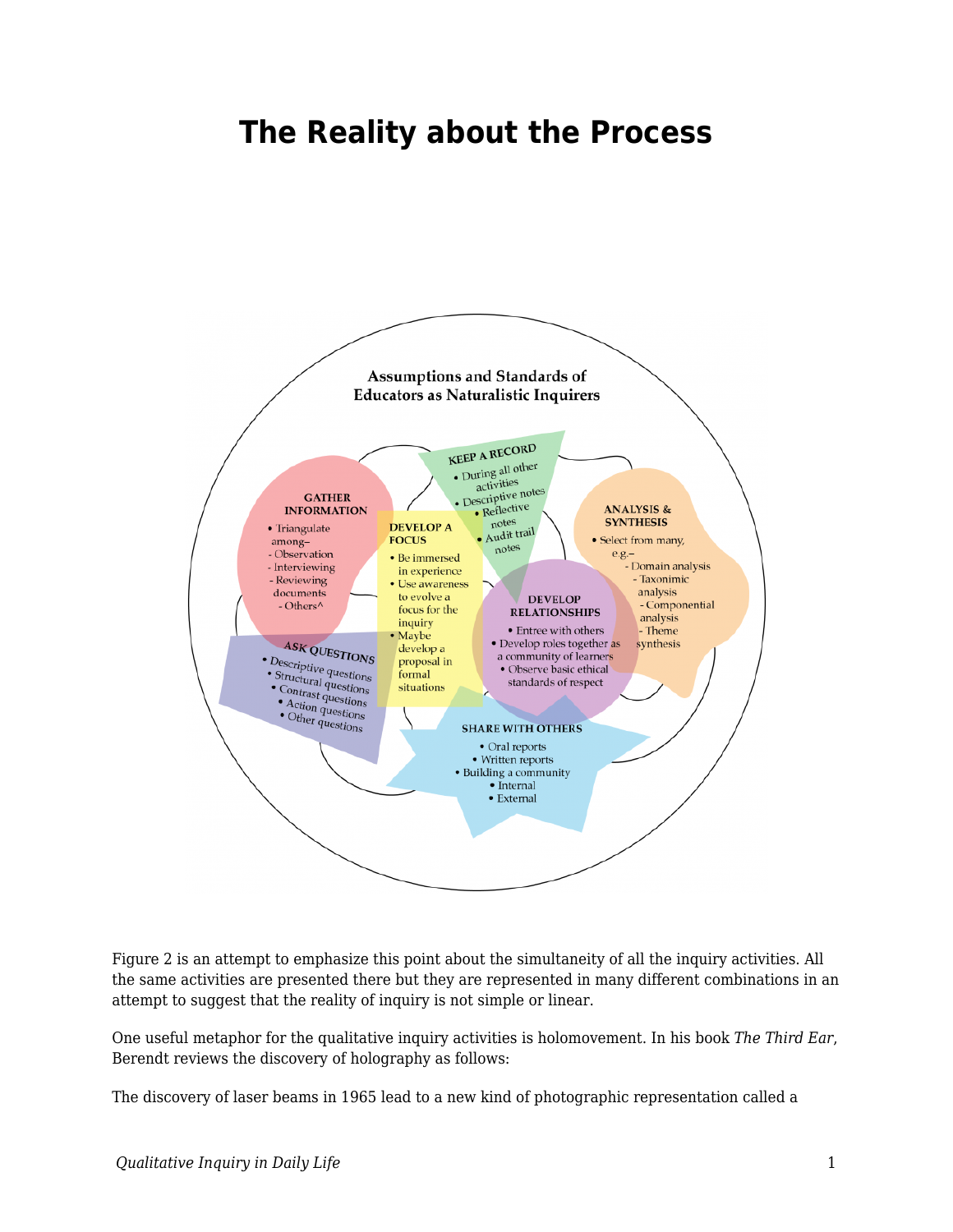hologram. If you produce a full-length photograph of someone and then discard all but the head and shoulders so as to enlarge the face, the new picture will once again contain the entire person rather than just a blown up head. In holography, you cannot eliminate anything. Anyone who works with holograms is directed back to the whole whenever he tries to separate off any partial aspect. David Bohm coin[ed] the term holomovement. The word hologram alone implies something static and immovable, but the world is constantly in motion. The totality is in motion. A hologram, like a photograph, is only, as it were, a fixed image of a single process of movement ' an abstraction of the entire movement, of the whole. (pp. 107-108)

Qualitative inquiry is a *process,* which includes the various activities illustrated in [Figure 1](https://edtechbooks.org/qualitativeinquiry/process) to yield both experiences and products. But any subpart of those outcomes contains the whole process and is not static but constantly 'in process.' The point is that the whole experience is more than just the parts that go into it. Learning through qualitative inquiry is a holistic experience that involves several experiences occurring together harmoniously. It does not make sense to pull the various activities associated with doing qualitative inquiry out in isolation, just as parts of holograms cannot be isolated. The processes work together and each activity a qualitative inquirer might engage in contains the essence of all other activities.

The story told earlier is an illustration of two high school teachers, a student teacher, several high school students, and a university collaborator conducting qualitative inquiry as a means of enhancing their learning and teaching experiences. To clarify the qualitative inquiry process as applied to learning and teaching and its holistic nature, let's further examine the story in light of the summary in [Figure 1](https://edtechbooks.org/qualitativeinquiry/process). This figure shows several kinds of activities that have been grouped together to facilitate this discussion; but please keep in mind that these activities can and do combine in many different quantities and configurations. Their order in the figure is almost arbitrary.

As a point of clarification, Sid and Cheryl (the two teachers) were not on this ski trip explicitly to conduct research or evaluation. Among other purposes, they were there to teach high school students how to ski, to help them integrate their experiences in the out of doors to their lives and several related disciplines (science, social studies, recreation, art, and English), and to help them learn responsibility. They were in the thick of this experience and probably did not even think of themselves as inquirers.

But the claim of this book is that they were very much conducting inquiry and were learning while teaching. They were also inviting the people associated with them to do the same' the student teachers, the high school students, and me as a representative from a nearby university. Together, as a community of learners, we were engaging in several inquiry processes.

Although all the qualitative inquiry activities combine in a holistic experience, several groups of activities will be isolated for the discussion below. Keep referring back to Figure 2 to remind yourself that this is an artificial isolation for purposes of discussion only.

Beginning with the 'Develop a Focus' box on the left of [Figure 1](https://edtechbooks.org/qualitativeinquiry/process), it would be fair to say we were immersed in the ski trip experience with no common explicit inquiry *focus* as the day began. Each participant came into this day with different **assumptions** about themselves and the others, about their purposes for being there, about their roles as learners, teachers, and inquirers, and different **standards** for judging the quality of their inquiry efforts. Each participant also came having different **relationships** developed with others in the setting, with different perceptions of the possible roles they and others could play, asking different **questions** about the scene, using different skills for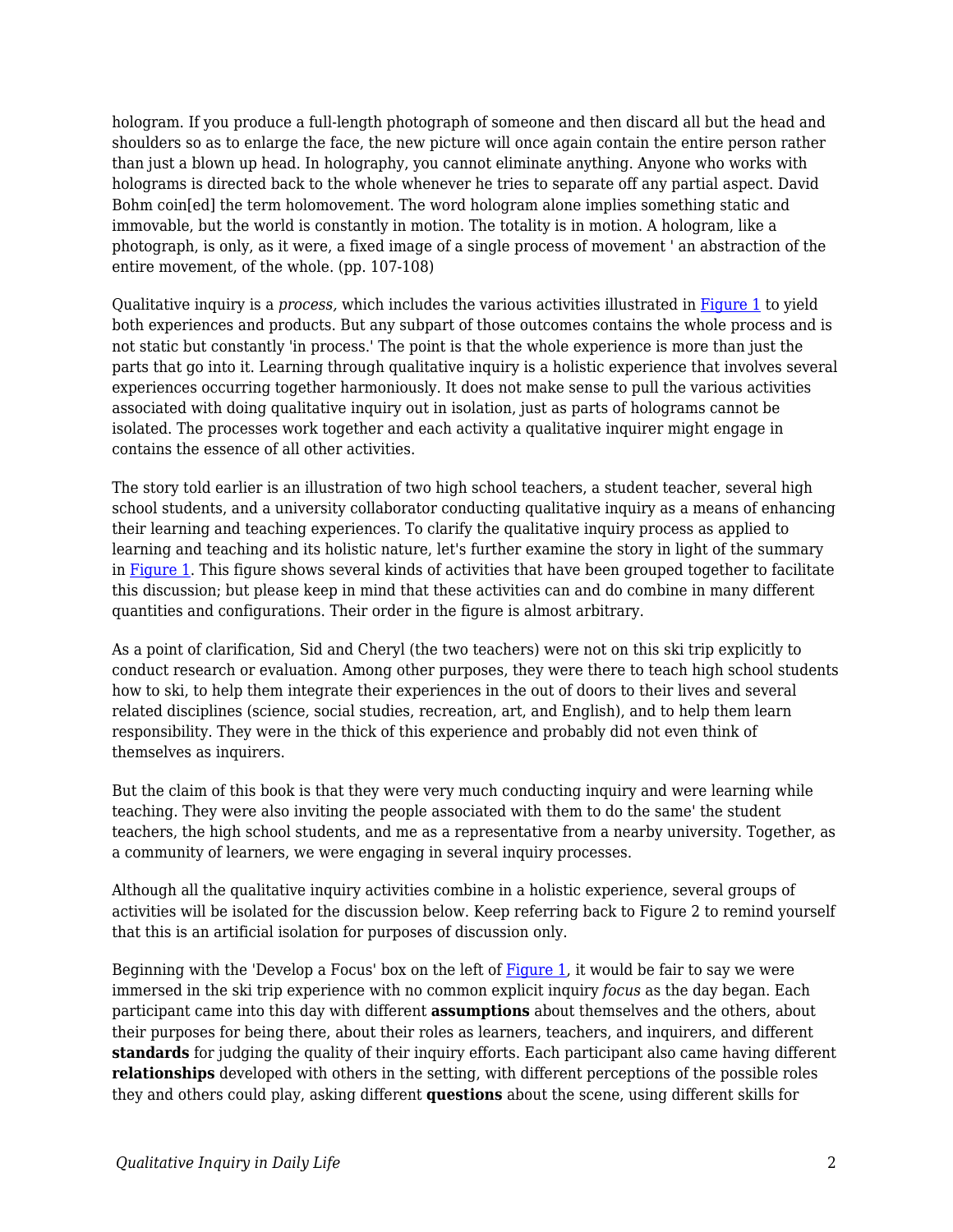**gathering** information to address those questions, with different ideas about how to **analyze and synthesize** what they would be learning, and with different ideas about the communities with whom they might **share** what they learned through this experience.

These differences and many others based on the participants' backgrounds, personalities, beliefs, and experience lead to vast differences in *awareness*, initial *focus*, and openness among the participants. For example, Cheryl and Sid are often focused on matching their class activities to the weather when they go out on such trips. They are asking themselves how to keep the students safe while having an adventure. They are watching to see how the weather changes and how the students are responding to the experience and how they can help them see what they are experiencing and what is around them. Cheryl is particularly interested in getting to know a few of the students better on these trips because they are more open with her on an individual basis in these settings.

As the trip progressed, Steve and his actions precipitated an opportunity for all participants to *refocus* their individual inquiries and attention to a common project, which became the focus of the story told here. No *proposals* were written as part of this inquiry, though they could have been and may yet be if any participants find that this focus merits the acquisition of funds or formal review.

The 'Keep a Record' box in the center of [Figure 1](https://edtechbooks.org/qualitativeinquiry/process) is associated with activities that facilitate keeping a record of what we are learning through our inquiry. Sid and Cheryl did not keep notes or any other kind of record on *this* experience. They knew that I was doing so, and we collaborated in this inquiry. Jack and Steve may have kept a journal and written about this experience. In later years, all student teachers and students have been encouraged to keep such records. But in this case, my record formed the basis for the account that was presented here. This record is probably more elaborate than most teachers' accounts of their school experiences but some record is usually kept of some of the lived experiences of people in schools. The richer that account, the *better the inquiry*.

I included records of relationships formed and forming, questions participants were asking, focuses that were forming, analyses and syntheses that developed, information that was gathered; in other words, *notes on all the other activities* that were going into this experience. I tried to *describe* what I was seeing and hearing as well as what I was thinking, feeling, and *reflecting* about during the experience. I also kept an *audit trail* or record of inquiry decisions that *I* was making throughout this experience.

In reference to the 'Develop Relationships' box in  $Figure 1$ , it is clear from the story that Jack had a closer relationship to Steve than did any of the other 'authority' figures in the story. He felt that relationship was jeopardized by the knowledge he gained through the relationship; but Steve didn't think so. The whole experience strengthened and clarified the relationships between Steve and the two teachers, facilitating the inquiry they were trying to make and the inquiries I, and the student teachers were making too. Although it appears that the relationships with Steve were terminated, they were actually resumed the next year when he returned and completed the full year in the Unified Studies program. Sharing this experience together influenced how all of us were able to interact with one another and with the other students also.

As a university person, I was attempting to *develop a role* in this scene that would allow me to be trusted by the students so they would talk to me about their experiences in this program. I found that because I was not one of the teachers and not a student teacher and certainly not a high school student, many of the students and teachers didn't know what to do with me or how to treat me. But after sharing this experience with them, they were willing to give me a place in their program and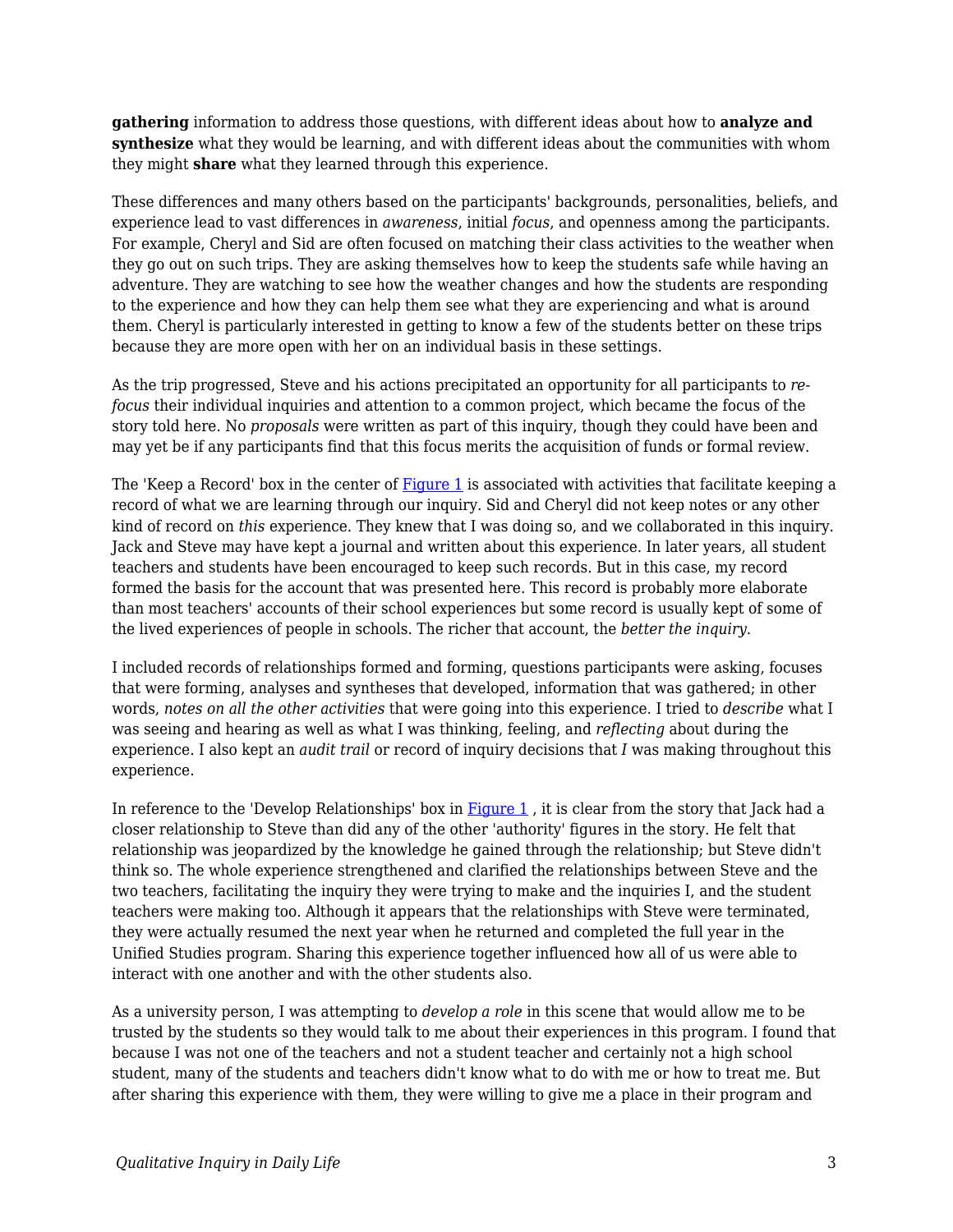many more of them could talk to me about their feelings about the Steve story as well as other aspects of their experience after I g*ained entree with them* in this way. The relationships we all shared grew and changed throughout the study, allowing us to shift from learning to teaching and back throughout our inquiries. We all understood that these relationships were dependent upon our treating one another *ethically* (as Sid and Cheryl treated Steve, in this case) over the entire school year, as well.

The 'gather information' box in [Figure 1](https://edtechbooks.org/qualitativeinquiry/process) indicates several ways in which participants may assemble information from their experiences for use in contemplating the experiences and in clarifying what other sources might add to their experiences. Simply being involved and having experiences is certainly a way to collect or generate information. We usually select aspects of our experience to focus attention on through our senses' we see (*observations* and *document* or artifact reviews), hear (conversations, *interviews* , eavesdropping), touch, smell, and taste (through all these collection procedures). *Triangulation* , using several different methods of gathering from several different sources, strengthens this activity considerably. The teachers, student teachers, students, and visiting professor used all their senses and the natural data generation facilities associated with those senses in creating data around their experience in the story told here. The record used for the story is necessarily told through the sense experiences *I* had. But I attempted to include the perspectives of others as much as possible through quotations of their words and detailed descriptions of their actions.

The 'Ask Questions' box in [Figure 1](https://edtechbooks.org/qualitativeinquiry/process) identifies several types of questions inquiring educators might make in their studies. It should be apparent from the story that Sid and Cheryl were asking what would be the best *action* to take in this situation for Steve and for the other students. The student teacher, Jack, was asking what his ethical response should be to a student with whom he was slowly developing rapport and with whom he hoped to have long-term positive influence. I was asking *descriptive* questions about how this program and these people teach students to take responsibility for their own actions and learning. Steve seemed to be asking *structural* and *contrast* questions about how far he could push his mentors and the institution of school in learning to take responsibility for his own decisions. These were some of the broad questions being asked in this inquiry situation. Many other questions about the context of the story, the nature of the participants, and so on could be asked and may be as the inquiry continues.

The 'Analysis-Synthesis' box in [Figure 1](https://edtechbooks.org/qualitativeinquiry/process) suggests that participants are constantly interpreting their experiences and the information they are gathering. This may be done through on-the-spot analyses, such as during the meeting in the snowstorm when Sid, Cheryl, and Jack were attempting to understand Steve and interpret his actions in light of their larger purposes for the class. When they returned to school and talked further, they elaborated upon those interpretations, asked more questions, and gathered more information. During the interview with Steve, they refined those interpretations further, refined their relationship with him, asked more questions, and gathered more information as they made a decision. They explored the implications of their interpretations for the other students in the class too. As the recorder and visiting professor, I made interpretations by what I chose to write down during the experience and how I chose to write the story. In subsequent chapters, I will illustrate several other types of analysis (*domain, taxonomic, componential)* and synthesis (*theme*) that may be helpful in developing even richer interpretations of experiences such as this. The results of these interpretations may be helpful to educators trying to make practical decisions and should also be informative to others who make decisions in other similar settings.

The 'Share with Others' box in  $Figure 1$  is a reminder that we learn best what we share with others.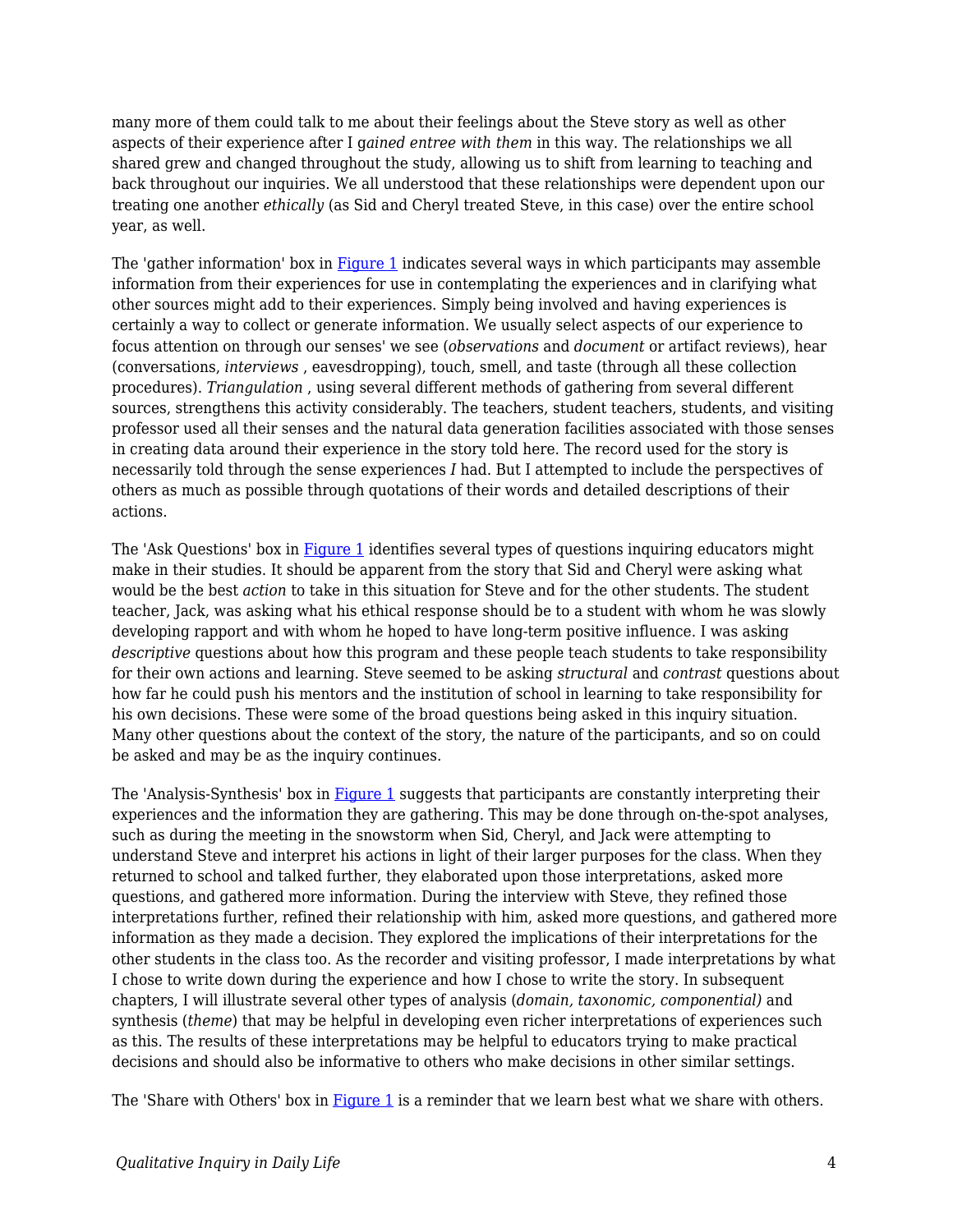Inquiry is enhanced as we report and expose our experiences and interpretations with fellow inquirers and other interested audiences. It involves significant personal investment and risk because your perceptions (interpretations) are constantly open to challenge and inquiry by others who are involved. Sid and Cheryl *orally* shared what they were learning with one another and with others *internal* to the program, such as the student teachers, the school principal, their students, and me. They have also agreed to allow me to share their experiences and insights in this book and other *written* publications as a means of inviting others *outside* the program to join in an ongoing dialogue with us and *build a community interested in how to teach and learn through ongoing qualitative inquiry.*

*The circle forming the outer boundary of the entire <i>[Figure 1](https://edtechbooks.org/qualitativeinquiry/process)* represents our 'Assumptions' about learning, teaching, and particularly about inquiry. Sid and Cheryl and the other participants made certain assumptions about their relationships with one another and the values they shared. For example, they assumed that to understand Steve and what to do about his decision, they would have to interact with him and be influenced by him. They could not remain immune to his values. They were not 'objective.' They also assumed that people have values which help influence what they do and say and that *their* values as teachers and as inquirers would influence not only what they did themselves but what they interpreted Steve and others to be doing. A major value they seemed to demonstrate was the importance of students being responsible for their own actions.

As a participant in this experience, I assumed that whatever I would say about this experience might apply in other settings but could not be generalized blindly beyond situations with similar contexts and time frames. I also assumed that the reality of this experience was partially defined by the shared experiences of the participants but also was constructed in slightly different ways for each of them. Thus, I was interested in understanding each person's interpretation of what was going on, from their unique perspectives. In reaching conclusions about what happened here, we clearly could not conclude that there was a simple linear causal relationship between what Sid and Cheryl did and Steve's decision to leave the class. Rather, what he did shaped what they did and what the rest of the students might do and what Jack was doing. Lincoln and Guba (1985) refer to this kind of causality as 'mutual shaping' which is what most of us assume goes on all the time in human experience. As will be discussed in the next chapter, there were many other assumptions at play in this story as there are in all human stories. Thus, the circle of this hologram must be broad and encompassing.

The circle in [Figure 1](https://edtechbooks.org/qualitativeinquiry/process) also suggests that there are acceptable 'Standards' for conducting qualitative inquiry in ways that will encourage readers to find the conclusions credible and useful. Adherence to some of these standards was subtly indicated in the story through reference to the multiple sources of information used, the comparison of interpretations from multiple sources, the length and depth of participation by the inquirers, and other activities which will be explored further in chapter three.

This review of the qualitative inquiry process in light of an example from a school setting suggests that many teachers, principals, and students probably are involved in inquiry as part of their work already, as were the participants in this story. But with a little more focus on inquiry as a basis for educating, they might not only obtain more valuable insights into helping their students but could also make discoveries about learning and teaching from their privileged positions inside the studentteacher relationship to share with others.

In this book, I hope you will find that by thinking of yourself as an inquiring teacher, administrator, and/or student, you can further develop some of your natural inquiry skills. Perhaps you, like these teachers and their associates, can learn more about yourselves and your needs, as well as those of